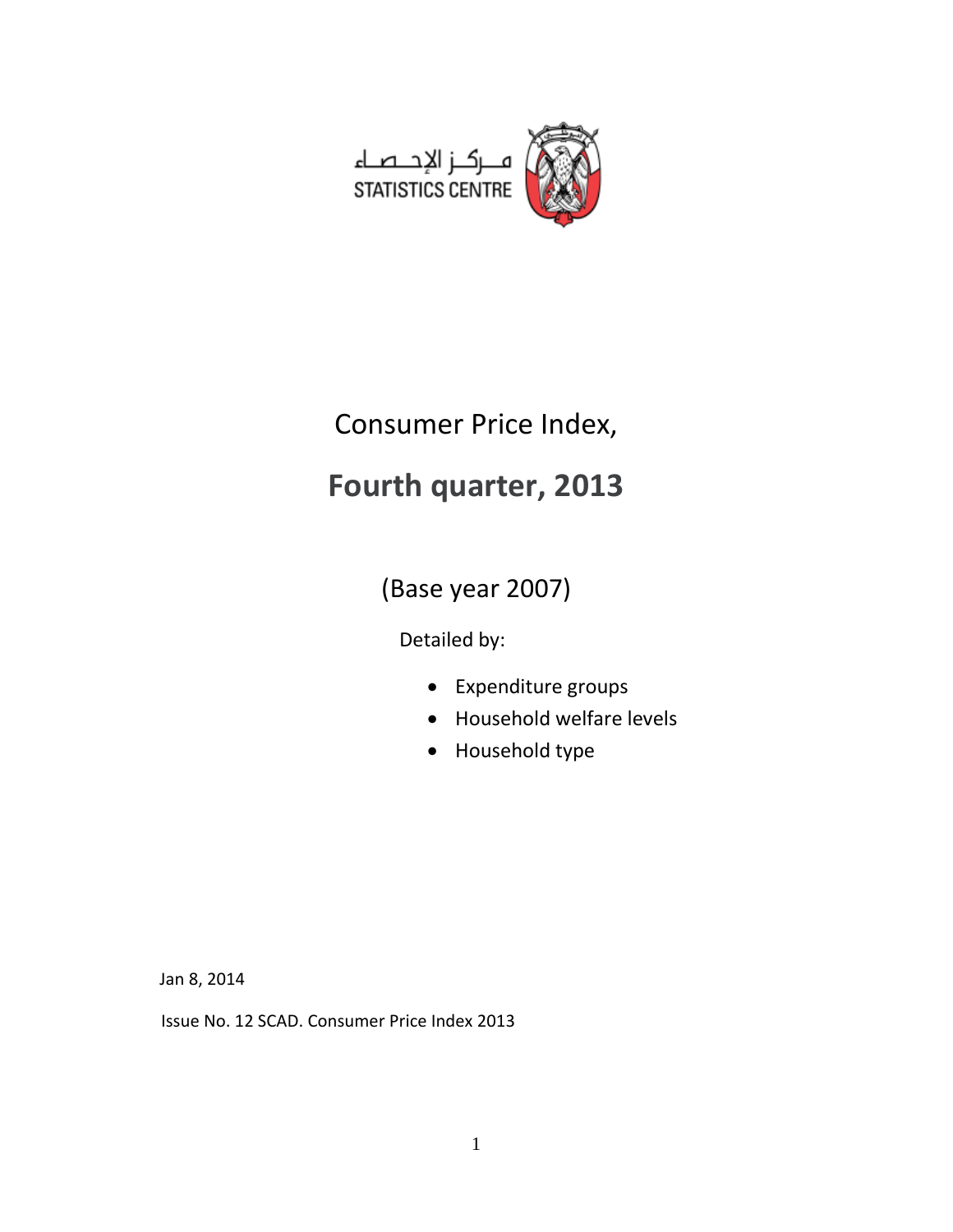# **Table of Contents**

| А.               |                                                                                    |
|------------------|------------------------------------------------------------------------------------|
| В.               | Average CPI for the twelve months of 2013 compared with the same period of 2012  7 |
| C.               |                                                                                    |
| D.               |                                                                                    |
| 1.               | Comparing the CPI of December 2013 with the CPI of December 2012 10                |
| 2.               | Comparing the CPI of December 2013 with the CPI of November 2013  11               |
| Ε.               |                                                                                    |
| 1.               | Comparing the average CPI by household welfare level for the twelve months of 2013 |
| 2.               | Comparing the average CPI by household welfare level for December 2013 with        |
| 3.               | Comparing the average CPI by household welfare level for December 2013 with        |
| F.               |                                                                                    |
| 1.               | Comparing the average CPI by household type for the twelve months of 2013 with the |
| $\overline{2}$ . | Comparing the average CPI by household type for the month of December 2013 with    |
| 3.               | Comparing the average CPI by household type for the month of December 2013 with    |
|                  |                                                                                    |
|                  |                                                                                    |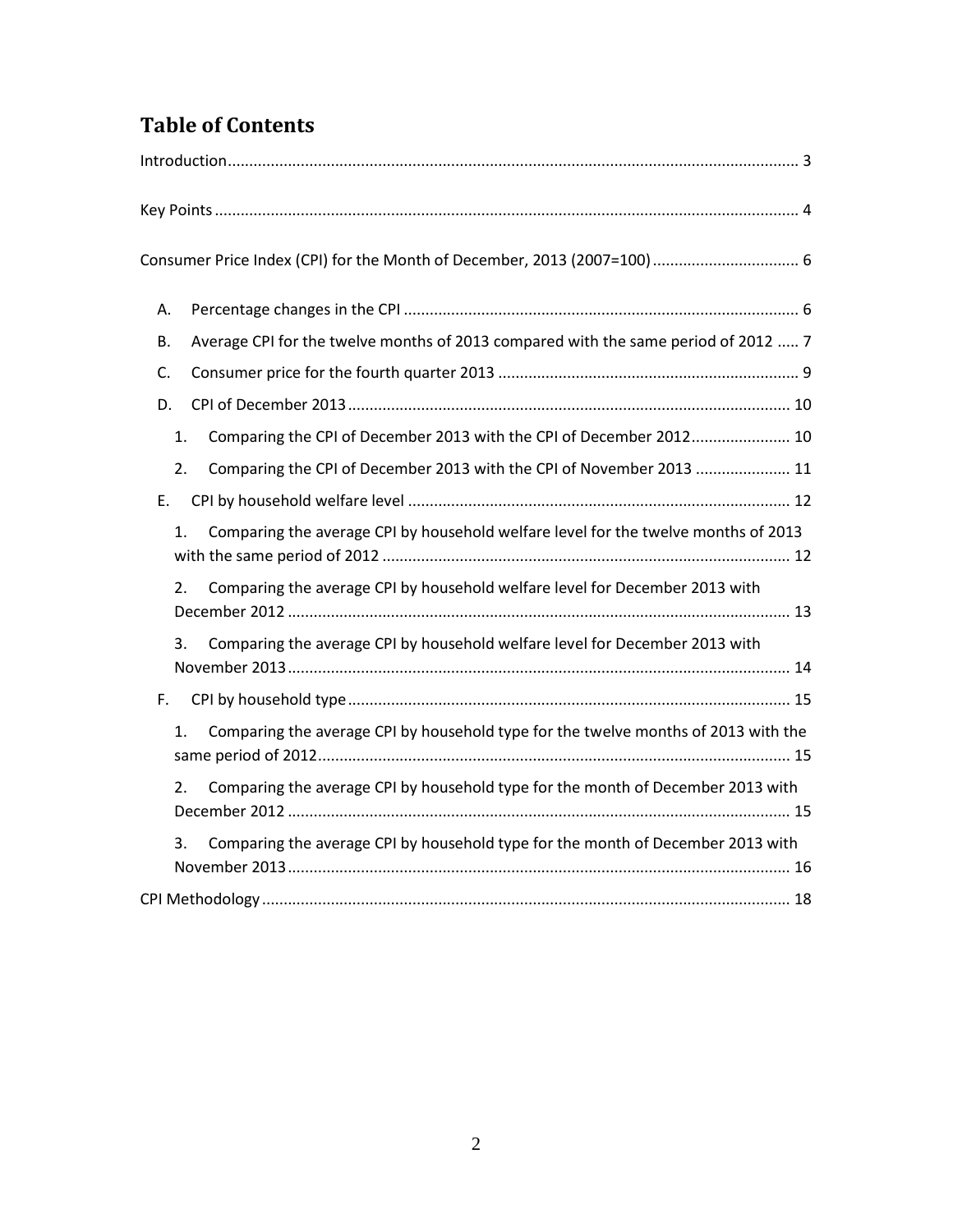# <span id="page-2-0"></span>**Introduction**

The Consumer Price Index (CPI) is an important statistical indicator for the purposes of planning and research in various disciplines. Statistics centres and agencies in different countries consistently compile these indices, which depend on the prices of a basket of goods and services consumed by the household sector. The figures thus calculated constitute a time series that provides a measure of changes in the cost of living over time.

Therefore Statistics Centre - Abu Dhabi has always taken interest in collecting the prices of those goods and services on a regular basis and publishes the indicators derived from this data, following the methodologies adopted internationally in this field.

The Price Indices Section at the Statistics Centre - Abu Dhabi compile CPI according to households' levels of welfare and type. For the welfare level approach, the population is divided into five segments (quintiles), which represent five standard of living levels based on average annual expenditure per capita.

For the household type approach, the population is divided into three types of households as set out in the results of the Household Income and Expenditure Survey (2007-2008), namely, Citizen, Non-Citizen and Share households.

To represent all regions of the Emirate, the selected sample of items included in the Consumer Price Index basket uses actual data from the 2007/ 2008 Household Income and Expenditure Survey. The sample of outlets were selected in such a way to represent points of purchase for a large base of consumers all over the Emirate of Abu Dhabi, taking into account the geographical distribution of sources within the Emirate.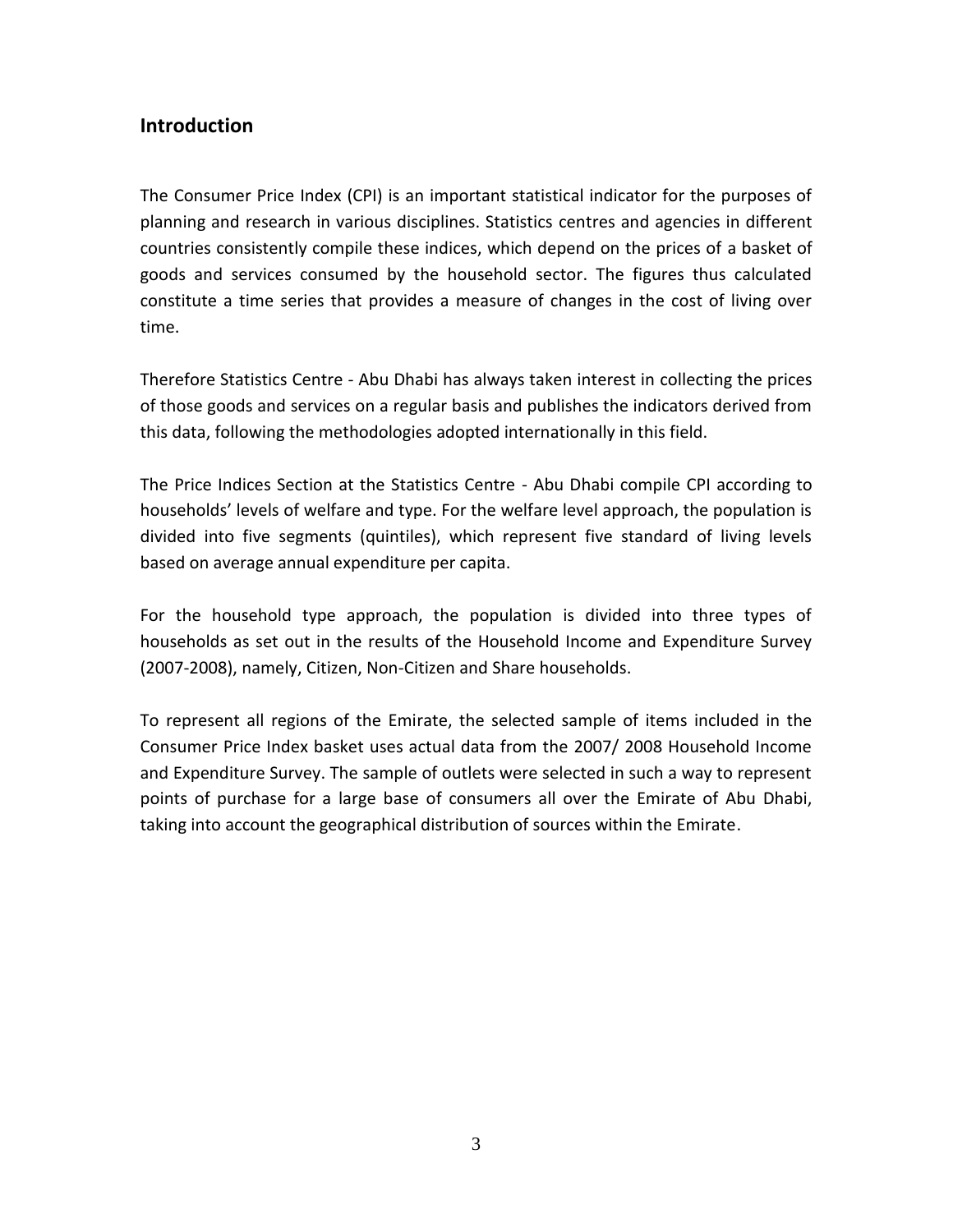## <span id="page-3-0"></span>**Key Points**

This report provides an analysis of the results of the CPI for the month of December 2013 with the base year 2007. In addition, the report provides the results of the CPI by household welfare levels and by household type. The main findings of this analysis are outlined below:

- $\triangleright$  The annual inflation rate of consumer prices was 1.3% in 2013 compared with 2012, as shown by the increase in the CPI to 124.5 points during the twelve months of 2013, up from 122.9 points during the same period of 2012.
- $\triangleright$  The CPI increased by 2.2% in December 2013, compared with the same period of 2012, as shown by the increase in the CPI from 123.3 points in December 2012 to 126.0 points in December 2013.
- $\triangleright$  The CPI increased by 0.1% in December 2013 compared with November 2013.



#### **Figure (1): CPI for the months of 2011, 2012, 2013**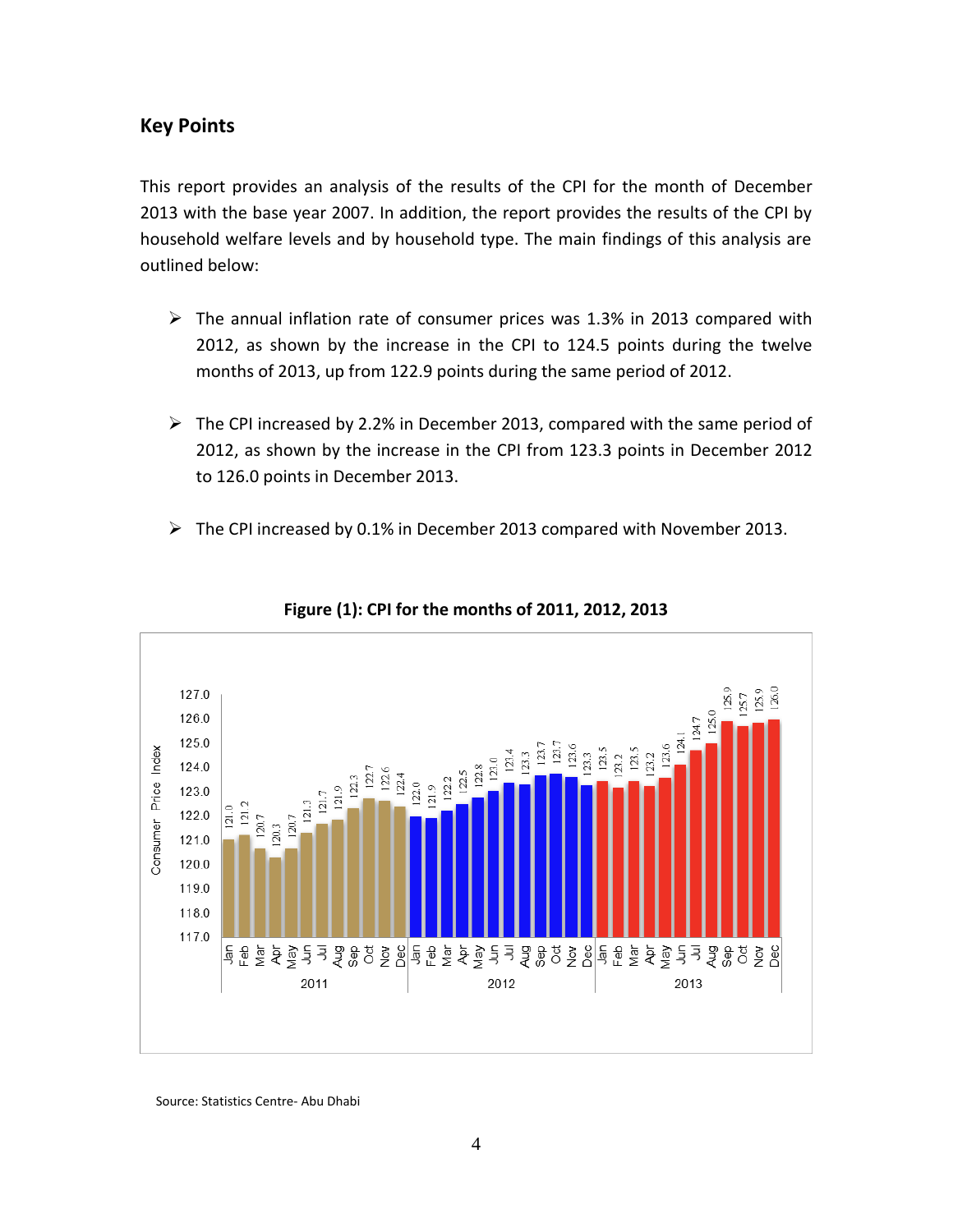- $\triangleright$  An overall rise of 1.3% in consumer prices during the twelve months of 2013 compared with the same period in 2012, has led to an increase of 1.6% in consumer prices for households of the bottom welfare quintile over the same period of comparison. As for the other welfare levels, consumer prices grew by 1.2% for households of the top quintile and middle welfare quintile.
- $\triangleright$  The rise in consumer prices for the twelve months of 2013 compared with the same period in 2012, pushed up consumer prices for citizen and non-citizen households by 1.2%, and 1.7% for share households.
- Consumer prices for Q4 2013 compared with Q3 2013 increased by 0.5%.
- From Q4 2012 to Q4 2013, average consumer prices rose by 1.9%.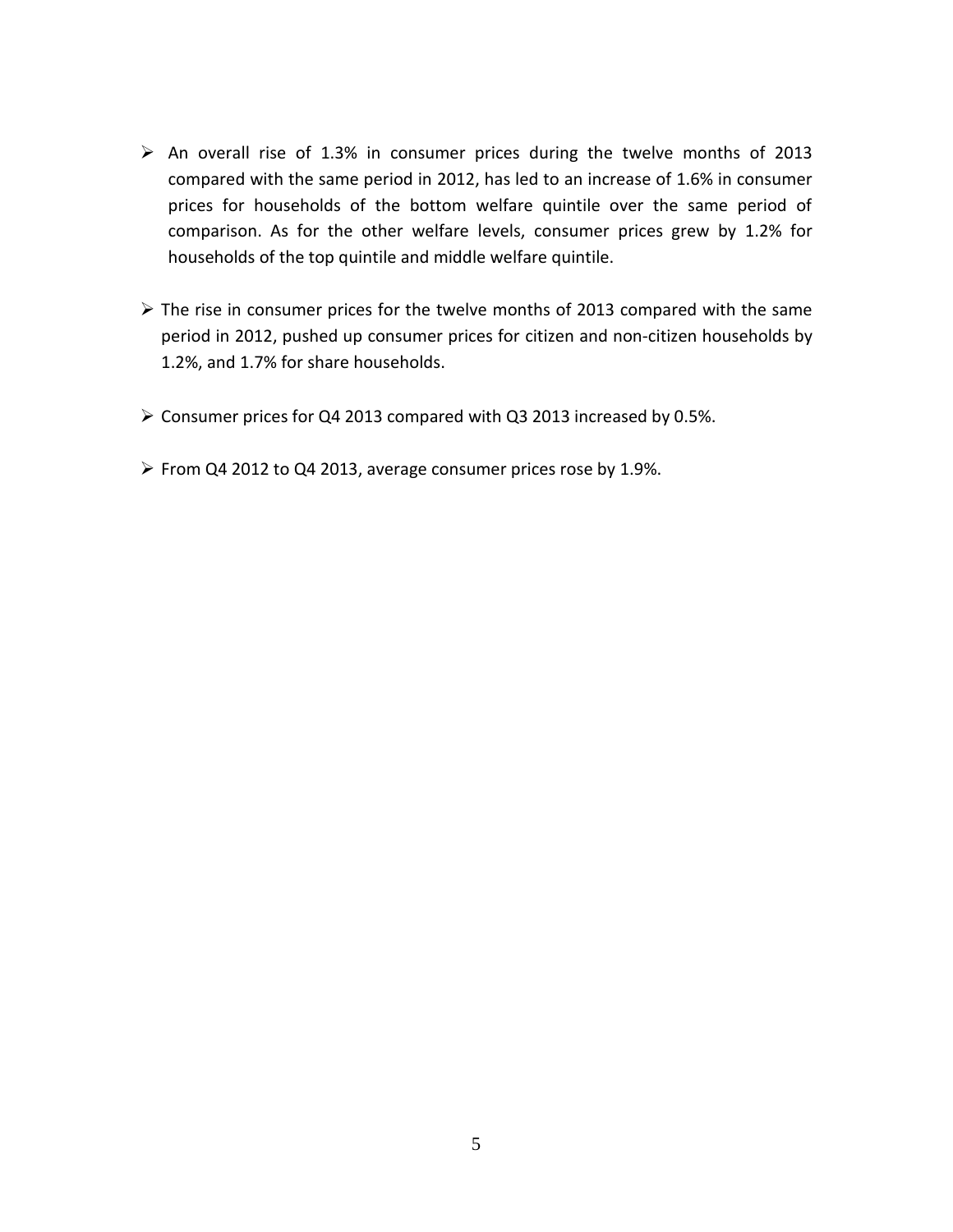# <span id="page-5-1"></span><span id="page-5-0"></span>**Consumer Price Index (CPI) for the Month of December, 2013 (2007=100)**

#### **A. Percentage changes in the CPI**

During the twelve months of 2013, the average consumer prices rose by 1.3% compared with the same period of 2012, with the CPI for the twelve months of 2013 at 124.5 points, compared with 122.9 points for the same period of 2012. This rise in prices reflects the net change in the consumer basket prices (resulting from upward and downward movement) during the two periods compared.

Figure (2) shows the annual inflation rates for the months of 2011, 2012 and 2013. These rates reflect the price movement of goods and services during the recent years.

| Year            | Nov   | <b>Dec</b> | Q3         | Q4    | Jan-Dec |
|-----------------|-------|------------|------------|-------|---------|
|                 |       |            | <b>CPI</b> |       |         |
| 2012            | 123.6 | 123.3      | 123.4      | 123.5 | 122.9   |
| 2013            | 125.9 | 126.0      | 125.2      | 125.8 | 124.5   |
|                 |       |            |            |       |         |
|                 |       |            | $-$ % $-$  |       |         |
| Relative change | 1.8   | 2.2        | 1.4        | 1.9   | 1.3     |

#### **Table (1): Consumer price index**

Source: Statistics Centre - Abu Dhabi

Relative change is based on the unrounded CPI



#### **Figure (2): Annual inflation rates for the months of 2011, 2012 and 2013**

Source: Statistics Centre – Abu Dhabi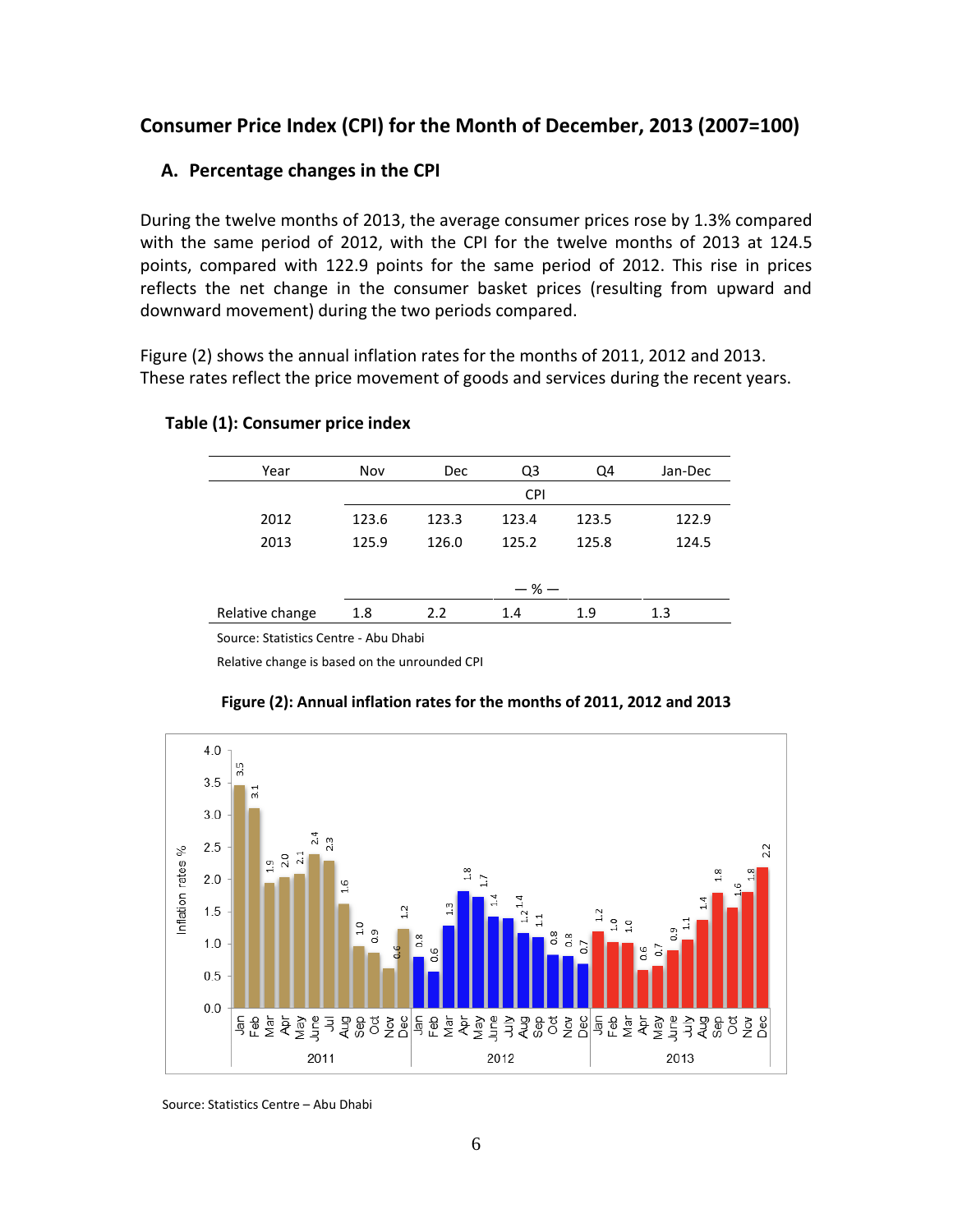# <span id="page-6-0"></span>**B. Average CPI for the twelve months of 2013 compared with the same period of 2012**

Table (2) shows the twelve major expenditure groups, as per the Classification of Individual Consumption according to Purpose (COICOP), and the Weight or relative importance of each one of the main expenditure groups. The Weight of any group is the households' expenditure on that group as a proportion of total expenditure on all groups. The table also shows the relative change, which is the percentage rate of change in the prices of any given group for the twelve months of 2013 compared with the same period of 2012. The percentage contribution reflects the expenditure group's contribution to the overall change in the prices of all groups, which is 1.3%.

#### **Table (2): Major expenditure groups by Weights, relative change and contribution for the twelve months of 2013**

| Main Expenditure Groups                                               | Weight | Relative change | Contribution |
|-----------------------------------------------------------------------|--------|-----------------|--------------|
|                                                                       |        | $-$ % $-$       |              |
|                                                                       |        |                 |              |
| Food and non-alcoholic beverages                                      | 16.1   | 1.8             | 25.9         |
| Alcoholic beverages and tobacco                                       | 0.3    | 7.7             | 1.6          |
| Clothing and footwear                                                 | 9.8    | 2.7             | 16.8         |
| Housing, water, electricity, gas and other fuels                      | 37.9   | $-0.1$          | $-3.0$       |
| Furnishings, household equipment and routine<br>household maintenance | 4.8    | 2.6             | 10.2         |
| Health                                                                | 0.8    | 1.1             | 0.7          |
| Transport                                                             | 9.7    | 2.8             | 21.0         |
| Communication                                                         | 7.7    | $-0.1$          | $-0.5$       |
| Recreation and culture                                                | 2.4    | $-0.1$          | $-0.2$       |
| Education                                                             | 2.6    | 3.3             | 9.1          |
| Restaurants and hotels                                                | 3.4    | 4.8             | 15.6         |
| Miscellaneous goods and services                                      | 4.6    | 0.8             | 2.8          |
| Total                                                                 | 100    |                 | 100          |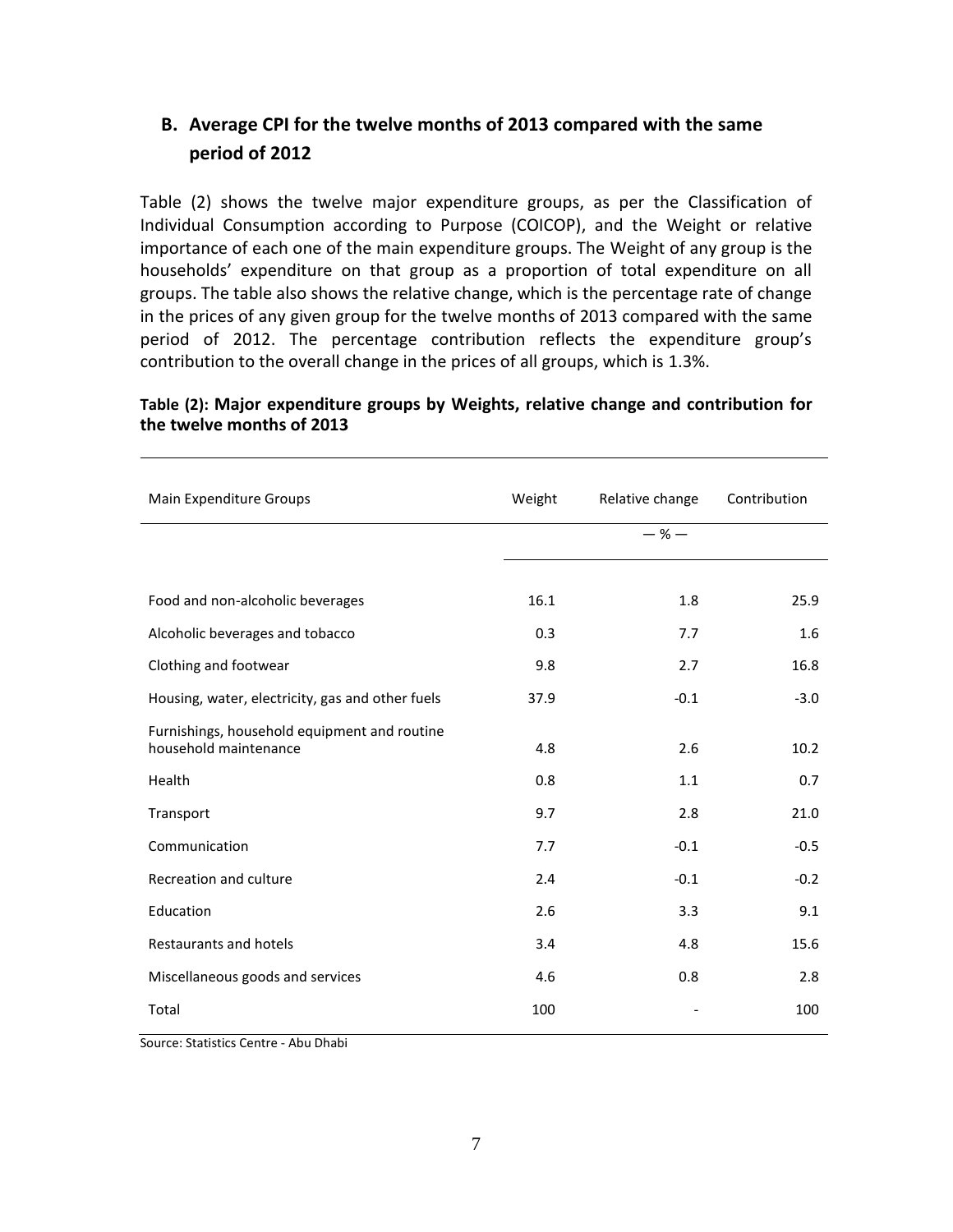The above table shows the "Food and non-alcoholic beverages" group which accounted for the largest rise in the index during the twelve months 2013 compared with the same period of 2012, contributing 25.9% to the change. The rises in the "Food and nonalcoholic beverages" group came as a result of increases in the prices of most subgroups included in this group. The price of "Vegetables" by 9.1%, "Coffee, tea and cocoa" subgroups rose by 6.4%, "Food products n.e.c." subgroups rose by 4.2%, "Fish and seafood" by 3.7% and "Fruit" rose by 2.4%

The second highest contributor to the overall increase in the CPI over the twelve months of 2013 was the "Transport" group, accounting for 21% of the increase. This resulted from an increase of 2.8% in the prices of this group.

The prices of "Clothing and footwear" rose by 2.7% during the twelve months of 2013 compared with the same period of 2012. This group contributed 16.8% of the total increase achieved by all groups.

The "Restaurants and hotels" group accounted for 15.6% of the overall increase occurring during the twelve months of 2013 compared with the same period of 2012.

The "Education" group accounted for 3.3% of the overall increase occurring during the first twelve months of 2013 compared with the same period of 2012. This group contributed 9.1% of the total increase achieved by all groups.

#### **Figure (2): Annual change in CPI for the main groups (twelve months of 2013 compared with the same period of 2012)**



Source: Statistics Centre - Abu Dhabi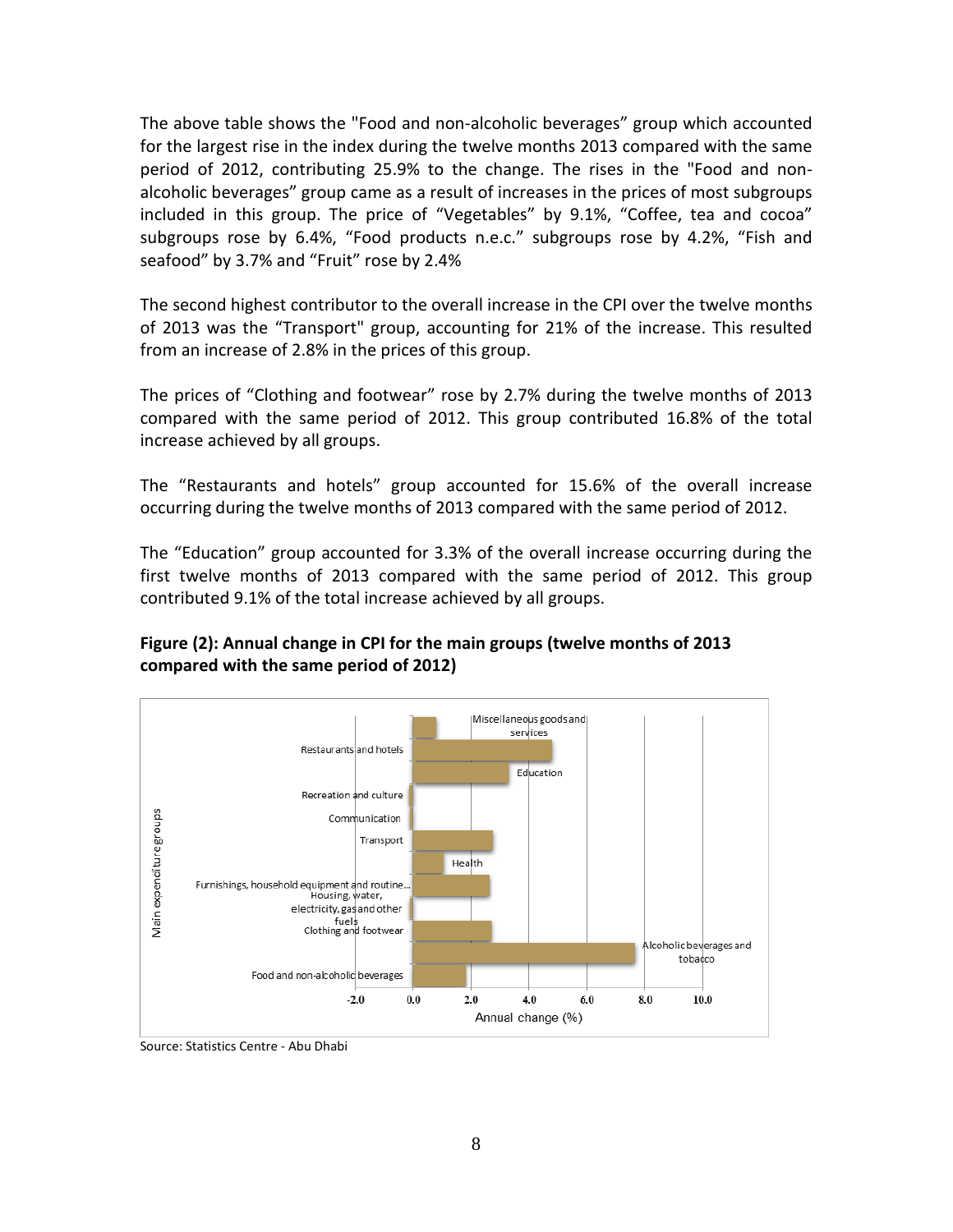### <span id="page-8-0"></span>**C. Consumer price for the fourth quarter 2013**

| Table 1: Weights, relative change and contribution of expenditure groups to the |  |
|---------------------------------------------------------------------------------|--|
| overall change in CPI, Q4 2013 compared with Q4 2012.                           |  |

| Main Expenditure Groups                                               | Weight | Relative<br>change in<br>group CPI's | Contribution to<br>percentage point<br>change in CPI |
|-----------------------------------------------------------------------|--------|--------------------------------------|------------------------------------------------------|
|                                                                       |        | $-$ % $-$                            |                                                      |
|                                                                       |        |                                      |                                                      |
| Food and non-alcoholic beverages                                      | 16.1   | 3.8                                  | 36.5                                                 |
| Alcoholic beverages and tobacco                                       | 0.3    | 2.7                                  | 0.4                                                  |
| Clothing and footwear                                                 | 9.8    | 3.6                                  | 15.3                                                 |
| Housing, water, electricity, gas and other fuels                      | 37.9   | 0.9                                  | 18.1                                                 |
| Furnishings, household equipment and routine household<br>maintenance | 4.8    | 2.5                                  | 6.8                                                  |
| Health                                                                | 0.8    | 0.1                                  | 0.0                                                  |
| Transport                                                             | 9.7    | 1.9                                  | 10.0                                                 |
| Communication                                                         | 7.7    | $-0.2$                               | $-0.7$                                               |
| Recreation and culture                                                | 2.4    | $-0.7$                               | $-0.8$                                               |
| Education                                                             | 2.6    | 3.9                                  | 7.3                                                  |
| <b>Restaurants and hotels</b>                                         | 3.4    | 3.3                                  | 7.5                                                  |
| Miscellaneous goods and services                                      | 4.6    | $-0.2$                               | $-0.5$                                               |
| Total                                                                 | 100    |                                      | 100                                                  |

Source: Statistics Centre - Abu Dhabi

Relative change is based on the unrounded CPI

- The average rise in consumer prices for the fourth quarter of 2013 was 1.9%, compared with the same period of 2012.
- The "Food and non-alcoholic beverages" group accounted for 36.5% of the increase in the CPI, with prices for this group increasing by 3.8%.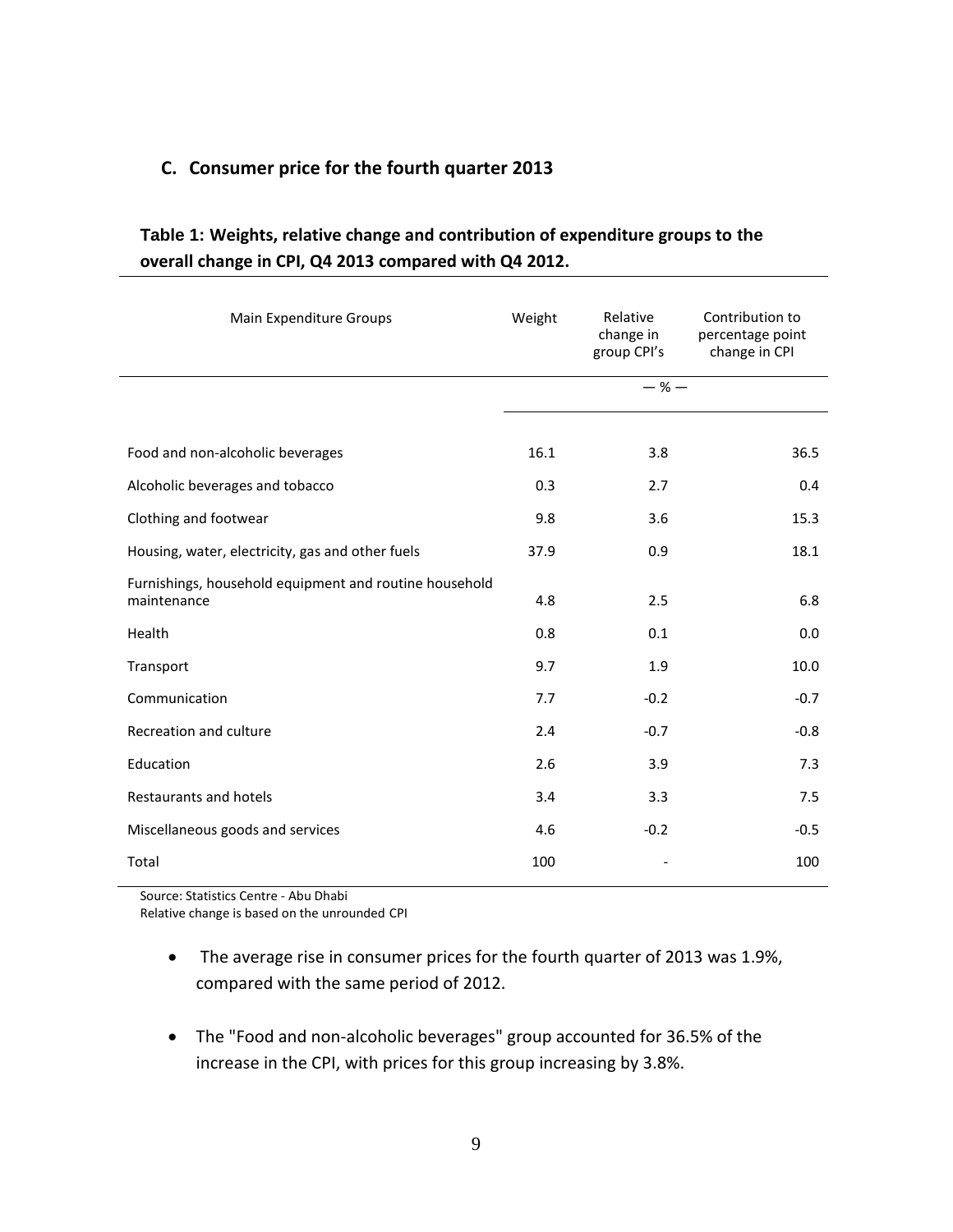- The next highest group contributor to the overall year-to-date increase in the CPI for the fourth quarter of 2013 was "Housing, water, electricity, gas and other fuels" which accounted for 18.1% of the percentage point rise in the index. This was due to increases in the prices of most of the subgroups included in this group, with prices for this group increasing by 0.9%.
- The "Clothing and footwear" group accounted for 15.3% of the increase in the CPI, with prices for this group increasing by 3.6%.
- The "Transport" group accounted for 10% of the increase in the CPI, with prices for this group increasing by 1.9%.
- The CPI for Q4 2013 compared with Q3 2013 increased by 0.5 per cent. The most significant individual increase came from prices for "Housing, water, electricity, gas and other fuels" which increased by 0.6%.

## <span id="page-9-1"></span><span id="page-9-0"></span>**D. CPI of December 2013**

1. Comparing the CPI of December 2013 with the CPI of December 2012

The average consumer prices increased by 2.2% in December 2013 compared with December 2012, with the CPI at 126.0 points in December 2013, up from 123.3 points in December 2012. This increase in prices was due to the net movement (increases and decreases) of consumer prices during the mentioned months.

The most significant groups, which experienced increases in prices during December 2013 compared with December 2012, were the "Food and non-alcoholic beverages" with 4.6%, and "T Education" with 3.9%, "Restaurants and hotels" and "Furnishings, household equipment and routine household maintenance" group with a 3.7% increase, followed by "Clothing and footwear" with 3.3% and "Housing, water, electricity, gas and other fuels" with 1.5%,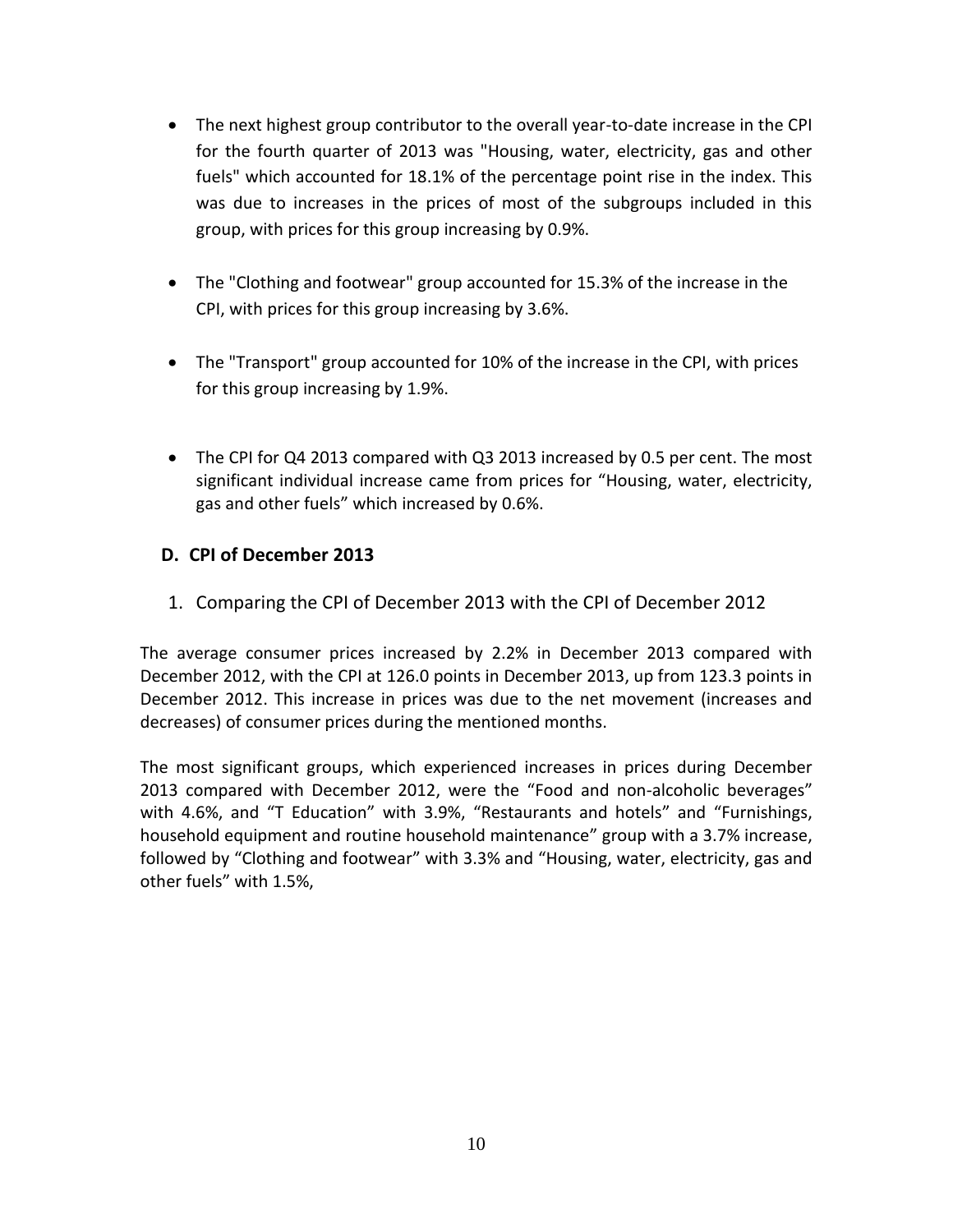| Main Expenditure Groups<br>Weight                                     |      | Relative change | Contribution |
|-----------------------------------------------------------------------|------|-----------------|--------------|
|                                                                       |      | $-$ % $-$       |              |
|                                                                       |      |                 |              |
| Food and non-alcoholic beverages                                      | 16.1 | 4.6             | 37.2         |
| Alcoholic beverages and tobacco                                       | 0.3  | 0.0             | 0.0          |
| Clothing and footwear                                                 | 9.8  | 3.3             | 11.8         |
| Housing, water, electricity, gas and other fuels                      | 37.9 | 1.5             | 26.6         |
| Furnishings, household equipment and routine<br>household maintenance | 4.8  | 3.7             | 8.3          |
| Health                                                                | 0.8  | $-0.7$          | $-0.2$       |
| Transport                                                             | 9.7  | 1.2             | 5.3          |
| Communication                                                         | 7.7  | $-0.2$          | $-0.6$       |
| Recreation and culture                                                | 2.4  | $-1.0$          | $-1.0$       |
| Education                                                             | 2.6  | 3.9             | $6.2$        |
| Restaurants and hotels                                                | 3.4  | 3.7             | 7.1          |
| Miscellaneous goods and services                                      | 4.6  | $-0.3$          | $-0.7$       |
| Total                                                                 | 100  |                 | 100          |

#### **Table (3): Main expenditure group by Weights, relative change and contribution, December 2013 compared with December 2012**

Source: Statistics Centre - Abu Dhabi

#### <span id="page-10-0"></span>2. Comparing the CPI of December 2013 with the CPI of November 2013

The average consumer prices increased by 0.1% in December 2013 compared with November 2013. This overall increase in prices between the two months reflects the net movement (increases and decreases) of consumer prices during the periods compared.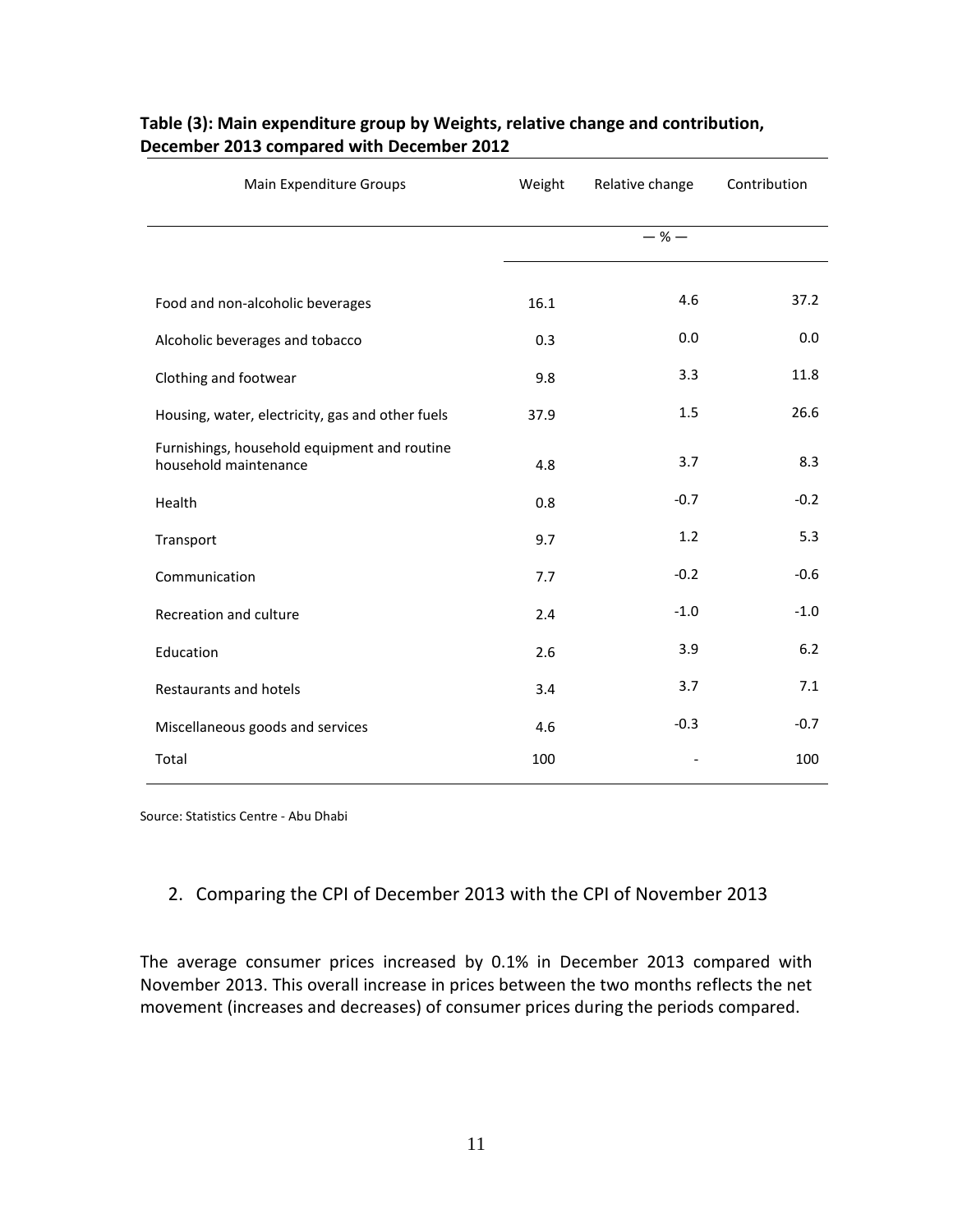

**Figure (4): Consumer price index for the months of 2011, 2012 and 2013**

Source: Statistics Centre - Abu Dhabi

#### <span id="page-11-1"></span><span id="page-11-0"></span>**E. CPI by household welfare level**

1. Comparing the average CPI by household welfare level for the twelve months of 2013 with the same period of 2012

The rise of 1.3% in consumer prices during the twelve months of 2013 compared with the same period in 2012, resulted in an increase of 1.6% in consumer prices for households of the bottom and top welfare quintile for the same period of comparison. The corresponding rise for other welfare levels was 1.2%. Table (4) shows the average CPI values and percentage change, detailed by household welfare level for the twelve months of 2012 and 2013.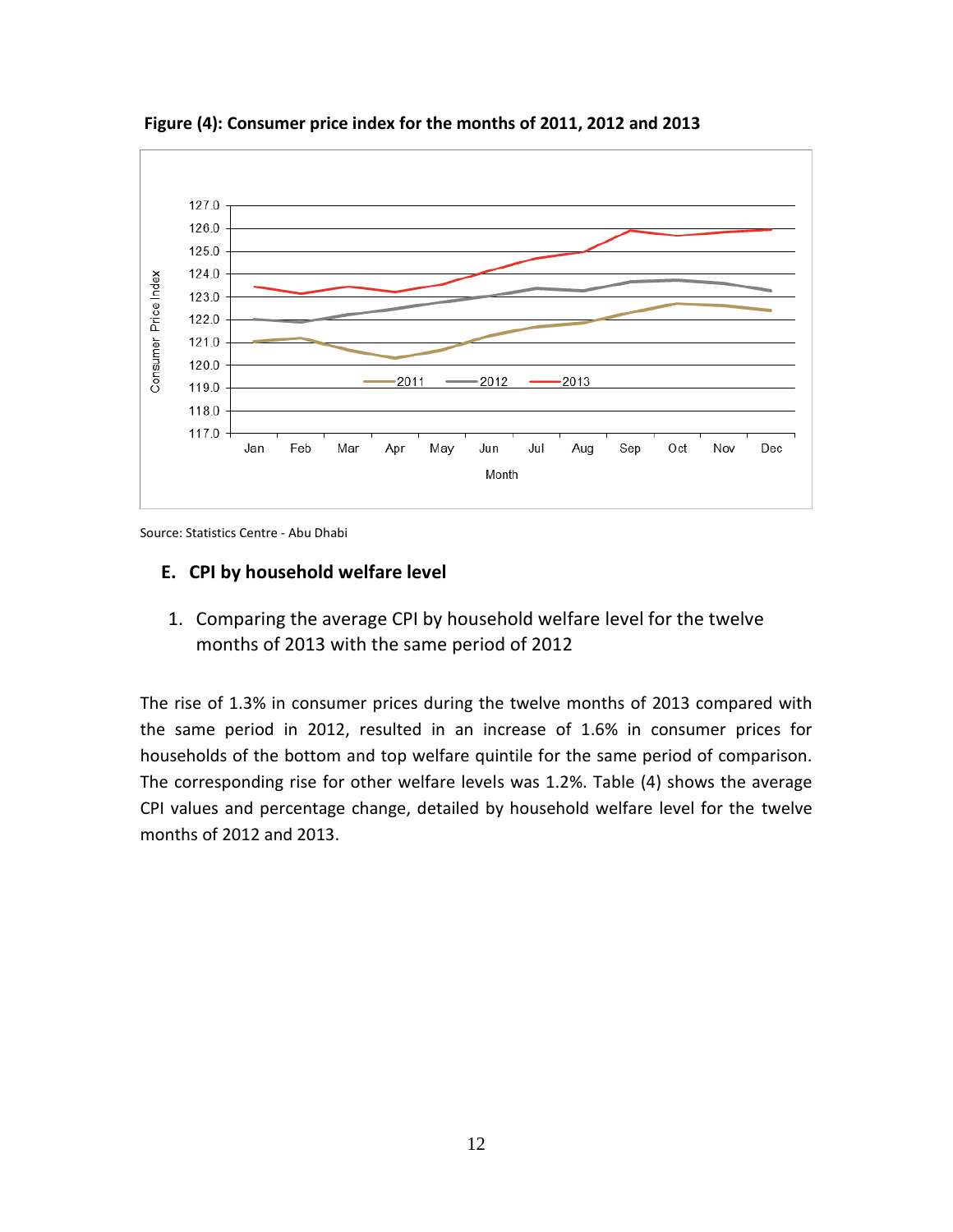| Period                              | <b>Bottom</b><br>Level | <b>Bottom-</b><br><b>Middle</b><br>Level | <b>Middle</b><br>Level | Top-<br><b>Middle</b><br>Level | <b>Top Level</b> | All households |
|-------------------------------------|------------------------|------------------------------------------|------------------------|--------------------------------|------------------|----------------|
|                                     |                        |                                          |                        | $-$ CPI $-$                    |                  |                |
| 2012                                | 123.5                  | 124.2                                    | 123.9                  | 123.3                          | 121.9            | 122.9          |
| 2013                                | 125.5                  | 126.0                                    | 125.5                  | 124.9                          | 123.4            | 124.5          |
|                                     |                        |                                          |                        |                                |                  |                |
|                                     |                        |                                          |                        | $-$ % $-$                      |                  |                |
| Relative                            |                        |                                          |                        |                                |                  |                |
| Change                              | 1.6                    | 1.4                                      | 1.2                    | 1.2                            | 1.2              | 1.3            |
| Cource: Ctatistics Contro Abu Dhabi |                        |                                          |                        |                                |                  |                |

**Table (4): Average CPI values by household welfare level for the twelve months of 2012 and 2013**

Source: Statistics Centre - Abu Dhabi

<span id="page-12-0"></span>2. Comparing the average CPI by household welfare level for December 2013 with December 2012

The rise in consumer prices in December 2013 by 2.2% compared with December 2012 showed a rise in consumer prices for households in the bottom welfare quintile by 2.6% and top welfare quintile by 2.0%, while prices increased by 2.3% households in the middle quintile.

| Table (5): Average CPI values by household welfare level for the months of December |  |
|-------------------------------------------------------------------------------------|--|
| 2012 and December 2013                                                              |  |

| <b>Bottom</b><br>Level | Bottom-<br><b>Middle</b><br>Level | Middle<br>Level | Top-<br><b>Middle</b><br>Level | Top<br>Level             | All households |
|------------------------|-----------------------------------|-----------------|--------------------------------|--------------------------|----------------|
|                        |                                   |                 |                                |                          |                |
| 123.8                  | 124.5                             | 124.2           | 123.6                          | 122.3                    | 123.3          |
| 127.0                  | 127.5                             | 127.0           | 126.4                          | 124.7                    | 126.0          |
|                        |                                   |                 |                                |                          |                |
|                        |                                   |                 |                                |                          |                |
|                        |                                   |                 |                                |                          |                |
| 2.6                    | 2.4                               | 2.3             | 2.2                            | 2.0                      | 2.2            |
|                        | .                                 |                 |                                | $-$ CPI $-$<br>$-$ % $-$ |                |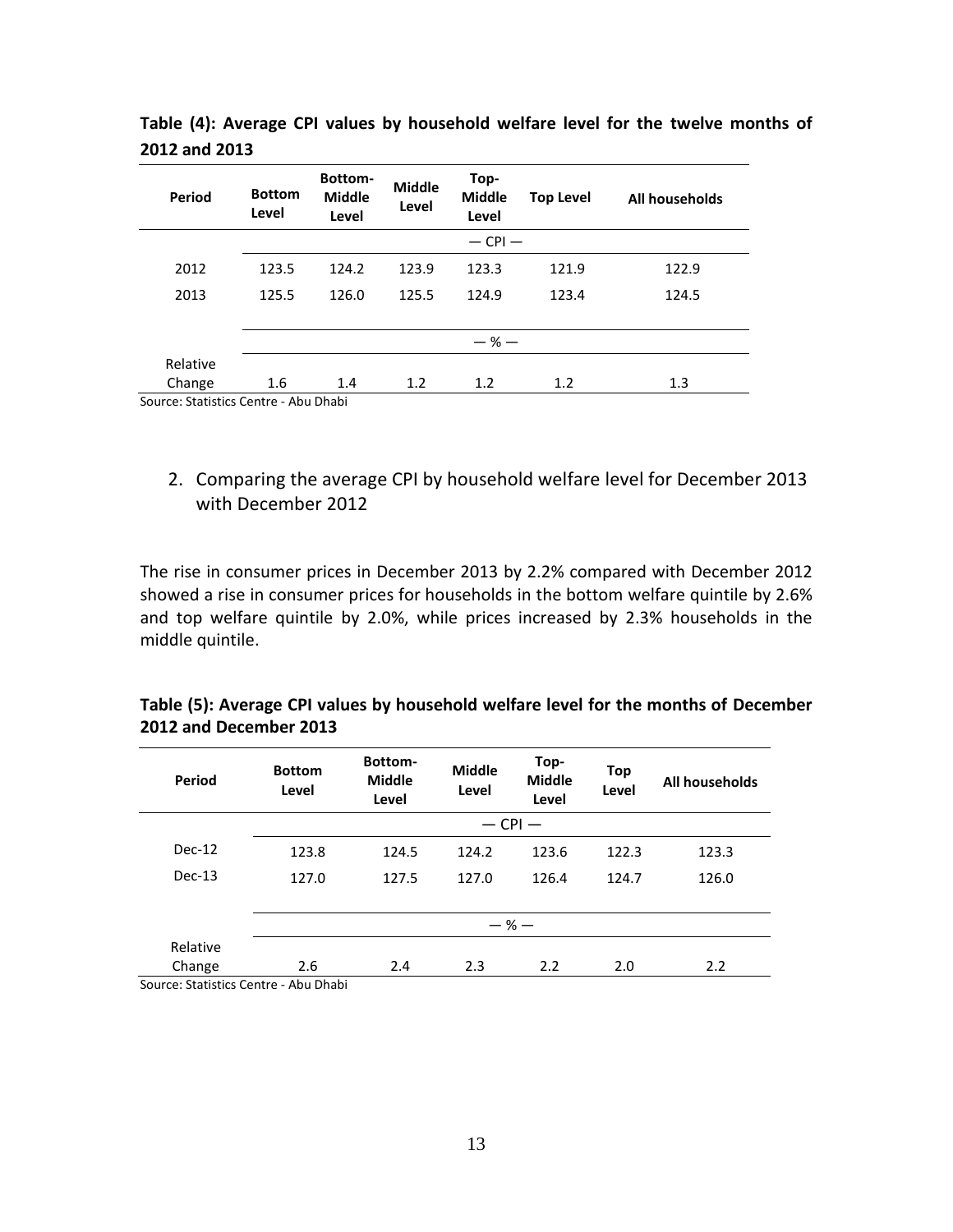<span id="page-13-0"></span>3. Comparing the average CPI by household welfare level for December 2013 with November 2013

In December 2013 consumer prices increased by 0.1% compared with November 2013. This was due to an increase of 0.1% in consumer prices for households in the top welfare quintile.

|                   | Table (6): Average CPI values by household welfare level for the months of December 2013 |  |  |  |
|-------------------|------------------------------------------------------------------------------------------|--|--|--|
| and November 2013 |                                                                                          |  |  |  |

| Period   | <b>Bottom</b><br>level | Bottom-<br><b>Middle</b><br>Level | <b>Middle</b><br>Level | Top-<br><b>Middle</b><br>Level | Top<br>Level | All households |
|----------|------------------------|-----------------------------------|------------------------|--------------------------------|--------------|----------------|
|          |                        |                                   |                        | $-$ CPI $-$                    |              |                |
| $Nov-13$ | 127.0                  | 127.5                             | 127.0                  | 126.3                          | 124.6        | 125.9          |
| $Dec-13$ | 127.0                  | 127.5                             | 127.0                  | 126.4                          | 124.7        | 126.0          |
|          |                        |                                   |                        | $-$ % $-$                      |              |                |
| Relative |                        |                                   |                        |                                |              |                |
| Change   | 0.0                    | 0.0                               | 0.0                    | 0.1                            | 0.1          | 0.1            |
|          |                        | _                                 |                        |                                |              |                |

Source: Statistics Centre - Abu Dhabi



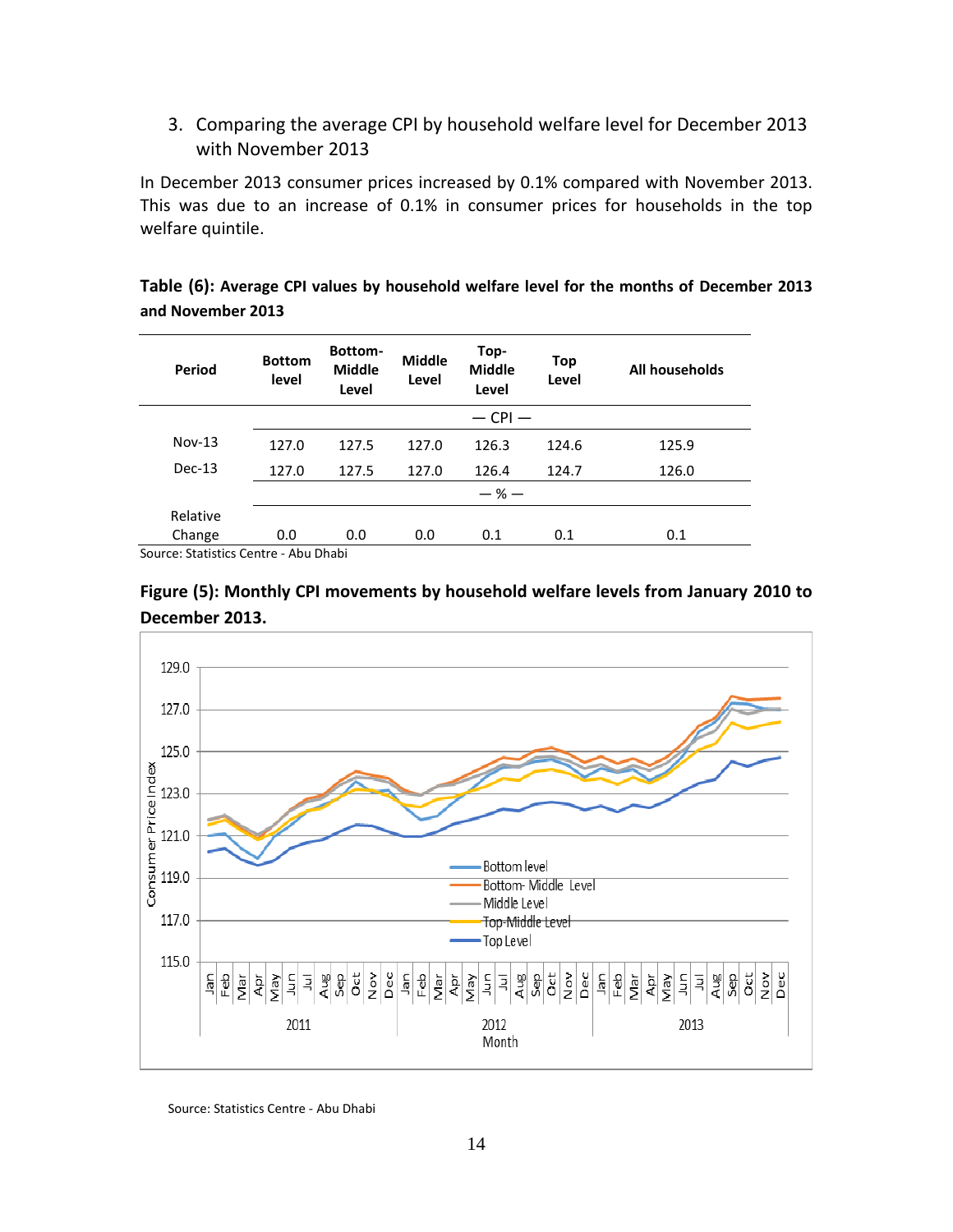# <span id="page-14-1"></span><span id="page-14-0"></span>**F. CPI by household type**

1. Comparing the average CPI by household type for the twelve months of 2013 with the same period of 2012

The 1.3% rise in consumer prices for the twelve months of 2013 compared with the same period of 2012, pushed up consumer prices for citizen and non-citizen households by 1.2%, and share households by 1.7%.

| <b>HOUSEHOR TAPE</b>                  |         |                    |              |                |
|---------------------------------------|---------|--------------------|--------------|----------------|
| <b>Period</b>                         | Citizen | <b>Non-Citizen</b> | <b>Share</b> | All households |
|                                       |         |                    | $-$ CPI $-$  |                |
| 2012                                  | 122.5   | 123.5              | 123.3        | 122.9          |
| 2013                                  | 124.0   | 125.0              | 125.4        | 124.5          |
|                                       |         |                    | $-$ % $-$    |                |
| Relative Change                       |         |                    |              |                |
|                                       | 1.2     | 1.2                | 1.7          | 1.3            |
| Source: Statistics Centre - Abu Dhabi |         |                    |              |                |

### **Table (7): Average CPI values for the twelve months of 2012 and 2013 by household type**

# <span id="page-14-2"></span>2. Comparing the average CPI by household type for the month of December 2013 with December 2012

The 2.2% rise in consumer prices in December 2013 compared with December 2012 was due to a 2.2% rise in consumer prices for citizen households, a2.1% rise for non-citizen households, while prices for share households increased by 2.6%.

|      | Table (8): Average CPI values during December 2012 and December 2013 by household |  |  |  |
|------|-----------------------------------------------------------------------------------|--|--|--|
| type |                                                                                   |  |  |  |

| Period                              | <b>Citizen</b> | <b>Non-Citizen</b> | <b>Share</b> | All households |  |
|-------------------------------------|----------------|--------------------|--------------|----------------|--|
|                                     | $-$ CPI $-$    |                    |              |                |  |
| December 2012                       | 122.7          | 123.8              | 123.7        | 123.3          |  |
| December 2013                       | 125.4          | 126.5              | 127.0        | 126.0          |  |
|                                     |                |                    | $-$ % $-$    |                |  |
| Relative Change                     | 2.2            | 2.1                | 2.6          | 2.2            |  |
| Cource: Ctatistics Contro Abu Dhabi |                |                    |              |                |  |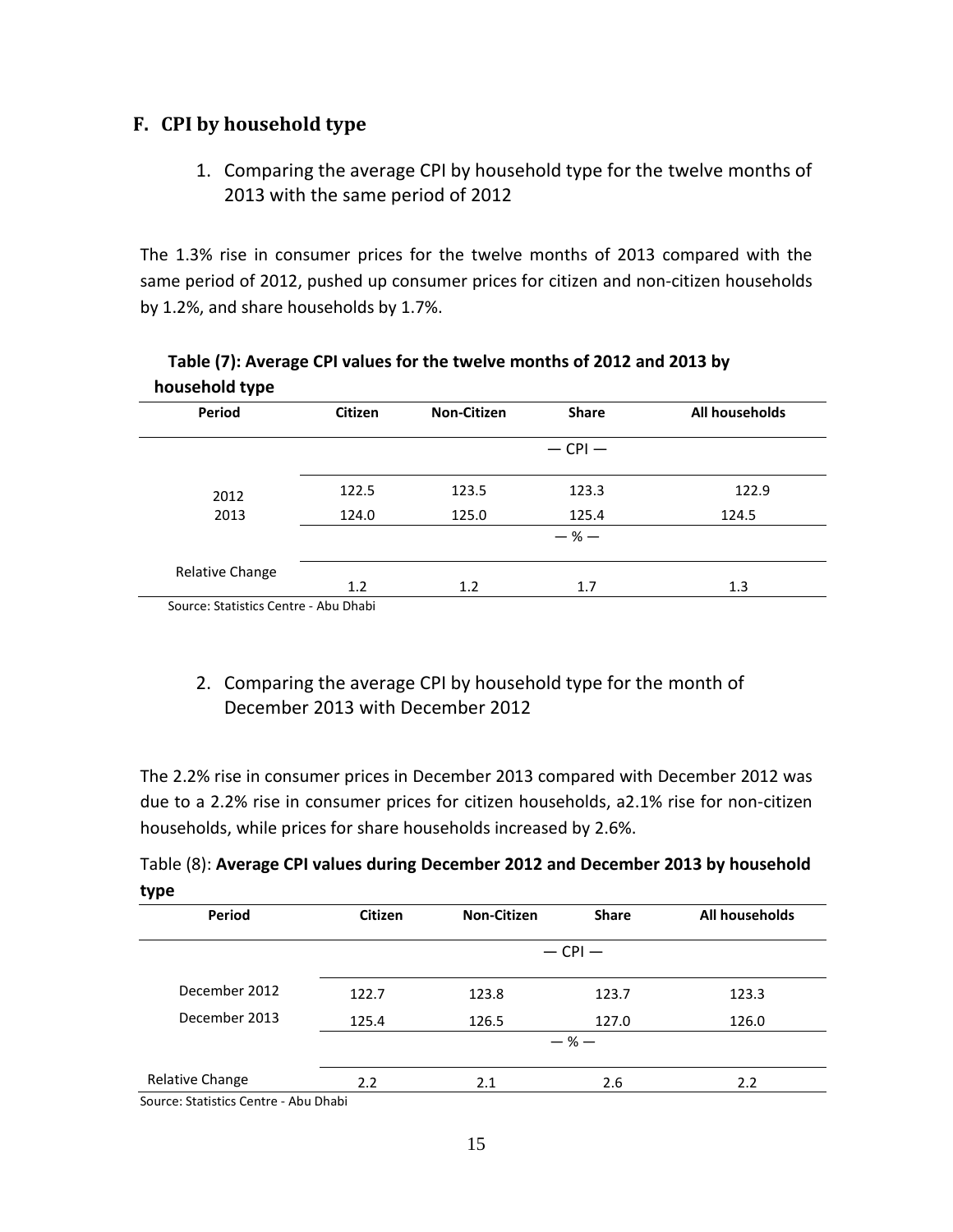# <span id="page-15-0"></span>3. Comparing the average CPI by household type for the month of December 2013 with November 2013

The 0.1% increase in consumer prices in December 2013 compared with November 2013 was due to a 0.1% increase in consumer prices for non-citizen during the same period.

| Table (9): Average CPI values during December 2013 and November 2013 by |  |
|-------------------------------------------------------------------------|--|
| household type                                                          |  |

| Period                               | <b>Citizen</b> | <b>Non-Citizen</b> | <b>Share</b> | All households |
|--------------------------------------|----------------|--------------------|--------------|----------------|
| $-$ CPI $-$                          |                |                    |              |                |
| November 2013                        | 125.3          | 126.3              | 127.0        | 125.9          |
| December 2013                        | 125.4          | 126.5              | 127.0        | 126.0          |
|                                      |                |                    | $-$ % $-$    |                |
| Relative Change                      |                |                    |              |                |
| Country Chatterine Country Alexander | 0.0            | 0.1                | 0.0          | 0.1            |

Source: Statistics Centre - Abu Dhabi

#### **Figure (6): Monthly CPI movements by household type for the period January 2010 to December 2013.**

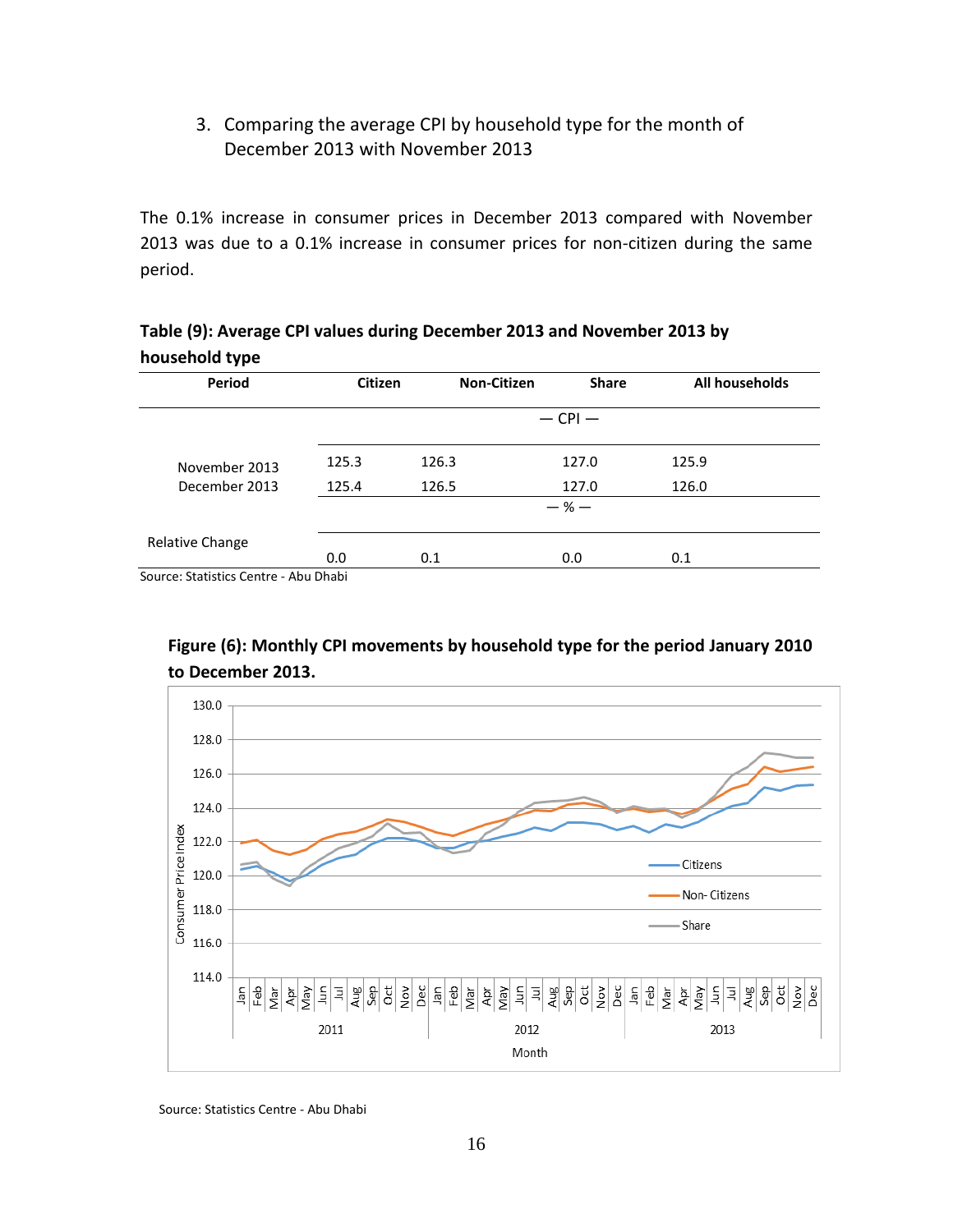### **Next release:**

The CPI for January 2014 will be released on 10 February 2014. For more information on prices and other official statistics, please visit the SCAD website at [http://www.scad.ae](http://www.scad.ae/)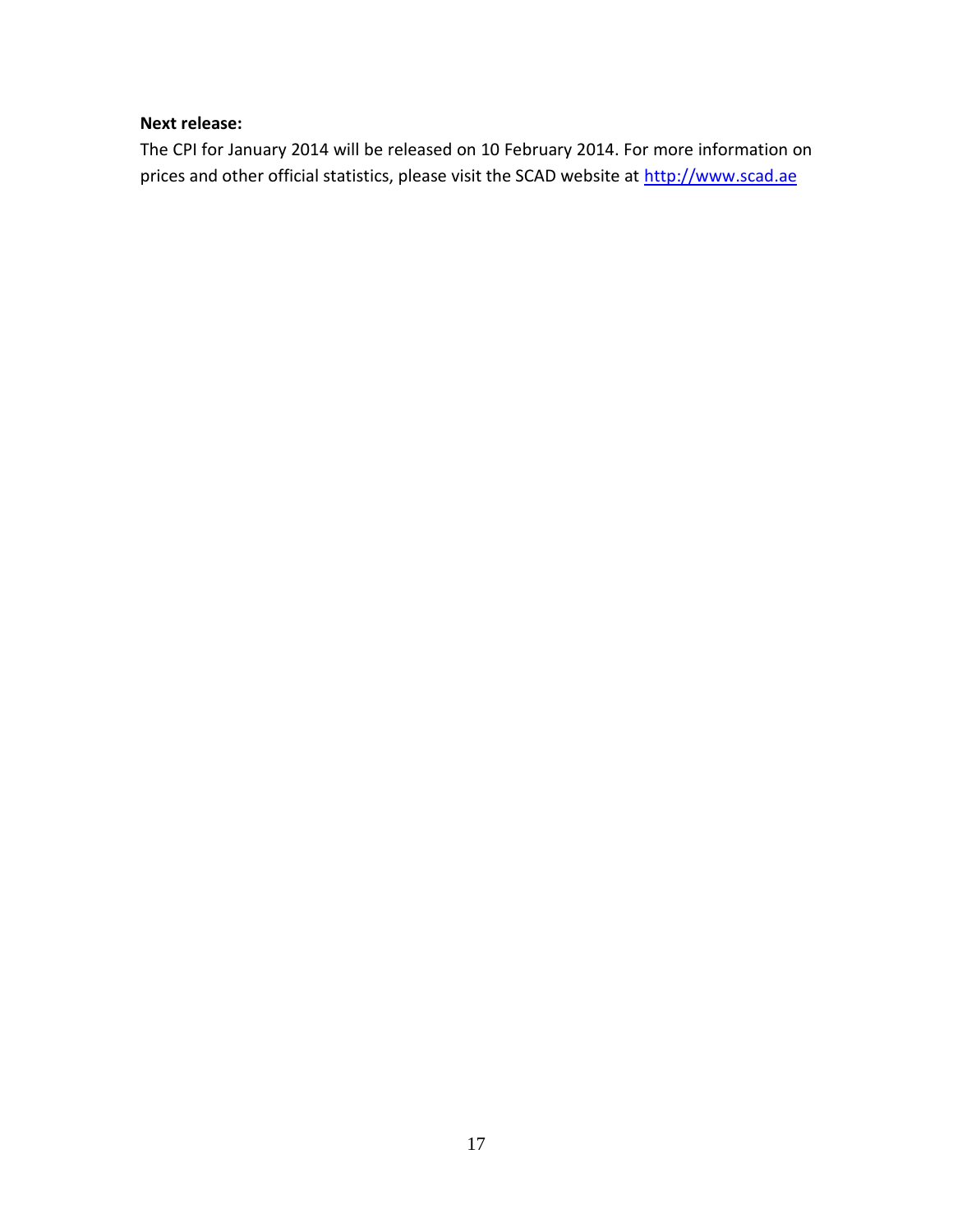# <span id="page-17-0"></span>**CPI Methodology**

#### **Introduction**

Statistics Centre- Abu Dhabi is the sole official body responsible for calculating and publishing the Consumer Price Index (CPI) within the Emirate of Abu Dhabi. The Centre updated the CPI base year to 2007 for both prices and weights. Weights that are used in the new CPI were calculated using the results derived from the Household Income and Expenditure Survey 2007-2008, which was carried out in the Emirate of Abu Dhabi. The methodology used in calculating the CPI follows best international recommendations and practices in this field.

#### **What is the Consumer Price Index?**

The CPI is a tool that measures the rate of change in the prices of a basket of goods and services between two time periods. The period against which prices are compared is known as the base period and the period under review is known as the comparison period.

#### **Importance of the Consumer Price Index**

The CPI provides monthly estimates on the rate of change in the prices of a consumer price basket in the Emirate of Abu Dhabi. Some of the significant utilizations of the CPI are:

- The CPI is used as an important economic indicator to calculate inflation rates. Inflation rates are deemed to be a key tool for big corporations while creating monetary policies and economic plans.
- Salaries and wages are being adjusted by international entities and big corporations based on the change taking place in the CPI.
- The CPI is used as a deflator while producing national accounts at constant prices.

#### **Updating the Consumer Price Index**

The Consumer Price Index weights are updated on a regular basis once the necessary data becouses available. Usually the update takes place after releasing the results of the Household Income and Expenditure Survey, which is carried out periodically about every five years. Updating Weights of goods and services of the CPI basket ensure that these Weights represent as close as possible the current consumption pattern of households. The last CPI update in the Emirate of Abu Dhabi took place in 2007-2008, where 2007 was regarded as the new CPI base year for both weights and prices.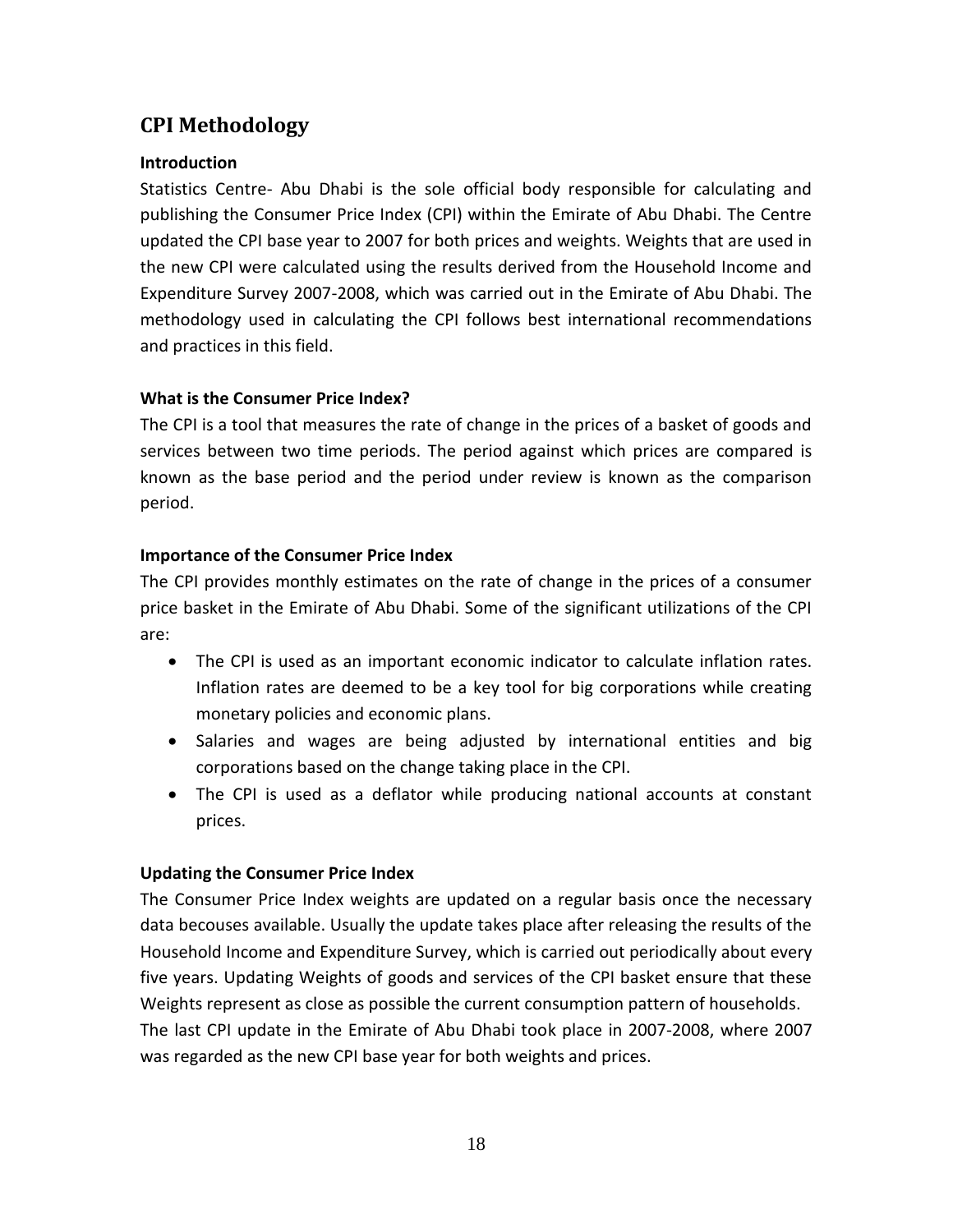#### **1. CPI Compilation**

The CPI is calculated using the Laspeyres method  $\, CPI_{\,\,l} \text{=}\sum \frac{I_{\,\,l\,i}}{P_{\text{o}i}} \text{\texttimes}\, W$ *P*  $CPI_{\iota} = \sum_{\mathbf{D}} \frac{\mathbf{I}_{\iota}}{|\mathbf{D}|} \times W_{\iota}$ *i L* ∠ <sub>D</sub>  $\cap$   $\mathsf{V}$  0 0  $=\sum \frac{\boldsymbol{P}_{1i}}{\boldsymbol{D}}\times$ 

Prices of goods and services of the CPI basket are collected periodically, except for vegetables, fruits, meat, fish and chicken groups which are collected on a weekly basis due to the continuous change that occur in its prices. Rentals prices are collected quarterly, while education fee prices are collected semi- annually.

The current CPI uses 2007 as the base year in Abu Dhabi region. The current CPI basket consists of 334 goods and services, while the consumer basket contains 760 goods and services. The new CPI included the CPI of residential units occupied by their owners; this was done by adding the weight of this item to the weight of the rented residential units followed by calculation of a single index for all rented units.

The average item price is calculated "on the main group level" using the geometric mean of elementary aggregates. The price ratio is calculated by dividing the comparison price by the base price, while the new price is calculated by multiplying by the base price.

To calculate the CPI on the sub- group level, the new weight of all goods and services of the sub-group should be added and then divided by the base price of the same group. The CPI of the main groups and the general CPI are calculated using the same method.

#### **2. Weights**

l

The Consumer Price Index is a weighted average of the change in the price of goods and services of the CPI basket. The weight of the good or service reflects its relative importance. The weight of good (C) is calculated by dividing the total expenditure of the household on the good (C) by the total expenditure of the household on all goods and services.

The relative importance<sup>1</sup> of goods and services were calculated based on the results of the 2007-2008 Household Income and Expenditure Survey. Goods and services with a weight of 0.002 per cent or more were included in the CPI basket of goods and services. Goods with weights below this value were distributed proportionally among the other goods in the same group.

 $^{\rm 1}$  Relative importance of a given good or the weight of the good is the total expenditure of the household on the good divided by the total expenditure of all households on that good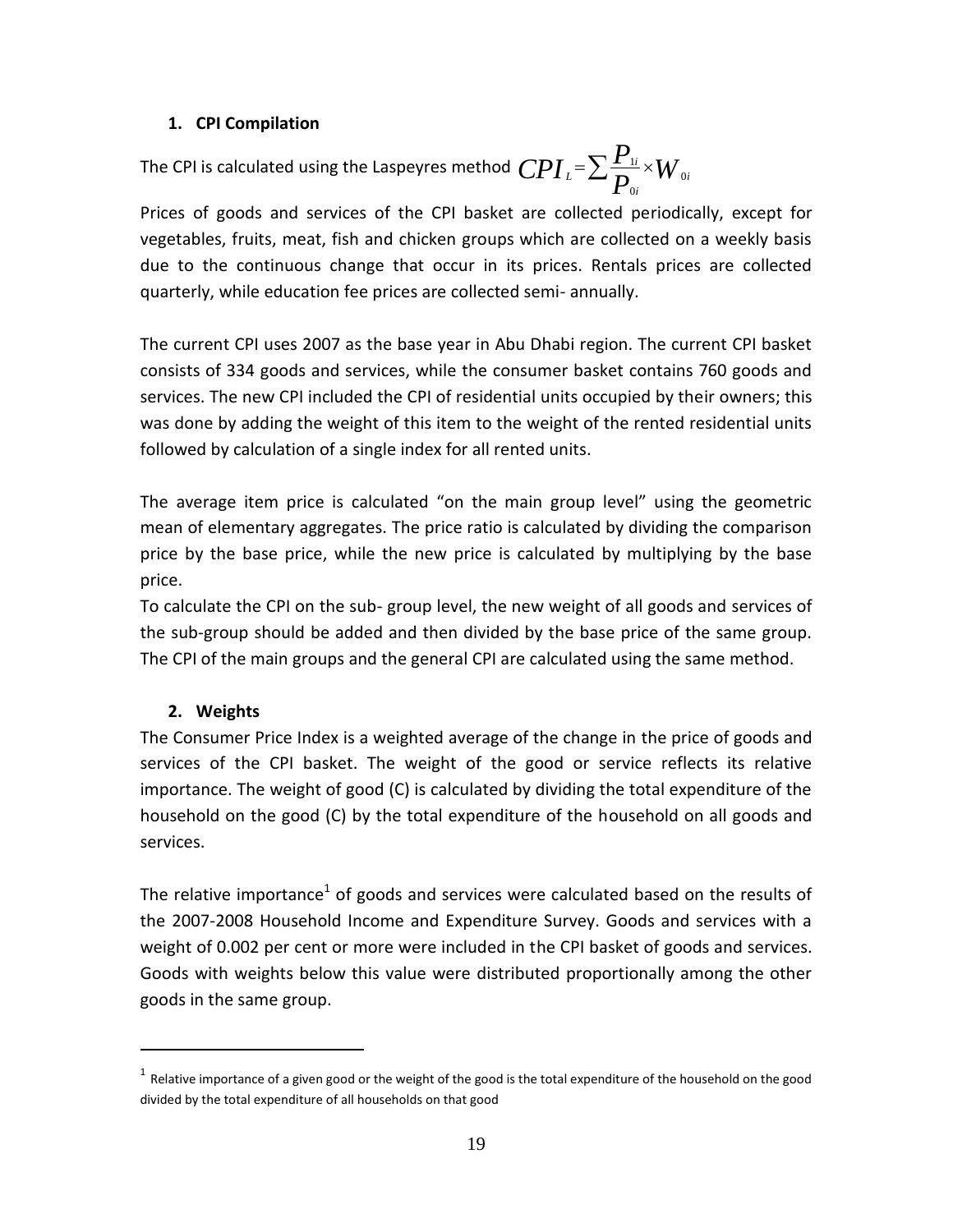#### **3. CPI basket and Consumer basket**

After calculating weights and identifying goods and services representing the CPI, the 334 goods and services in, the consumer basket was identified. Each item in the CPI basket is represented by one good or service or more, therefore the consumer basket is larger than the CPI basket. The CPI basket includes 760 goods and services.

#### **4. Classifications used in the CPI**

The Classification of Individual Consumption according to Purpose (COICOP) is used in the construction of the CPI. The COICOP is a United Nations classification, which is used for statistical purposes. Based on the COICOP, goods and services of the CPI basket were classified into main 12 groups, 34 subgroups (two digits) and 63 subgroups (three digits). The following table shows the main groups (one digit) and their Weights:

| <b>COICOP</b><br><b>Classification</b> | <b>Main Expenditure Groups</b>                                     | Weight |
|----------------------------------------|--------------------------------------------------------------------|--------|
|                                        | Total                                                              | 100.0  |
| 1                                      | Food and non-alcoholic beverages                                   | 16.1   |
| 2                                      | Alcoholic beverages and tobacco                                    | 0.3    |
| 3                                      | Clothing and footwear                                              | 9.8    |
| 4                                      | Housing, water, electricity, gas and other fuels                   | 37.9   |
| 5                                      | Furnishings, household equipment and routine household maintenance | 4.8    |
| 6                                      | Health                                                             | 0.8    |
| 7                                      | Transport                                                          | 9.7    |
| 8                                      | Communication                                                      | 7.7    |
| 9                                      | Recreation and culture                                             | 2.4    |
| 10                                     | Education                                                          | 2.6    |
| 11                                     | <b>Restaurants and hotels</b>                                      | 3.4    |
| 12                                     | Miscellaneous goods and services                                   | 4.6    |

#### **5. The Classification used in the CPI by household welfare**

According to this classification, households were divided into five segments based on the average expenditure per capita in 2007, when the last Household Income and Expenditure Survey was carried out.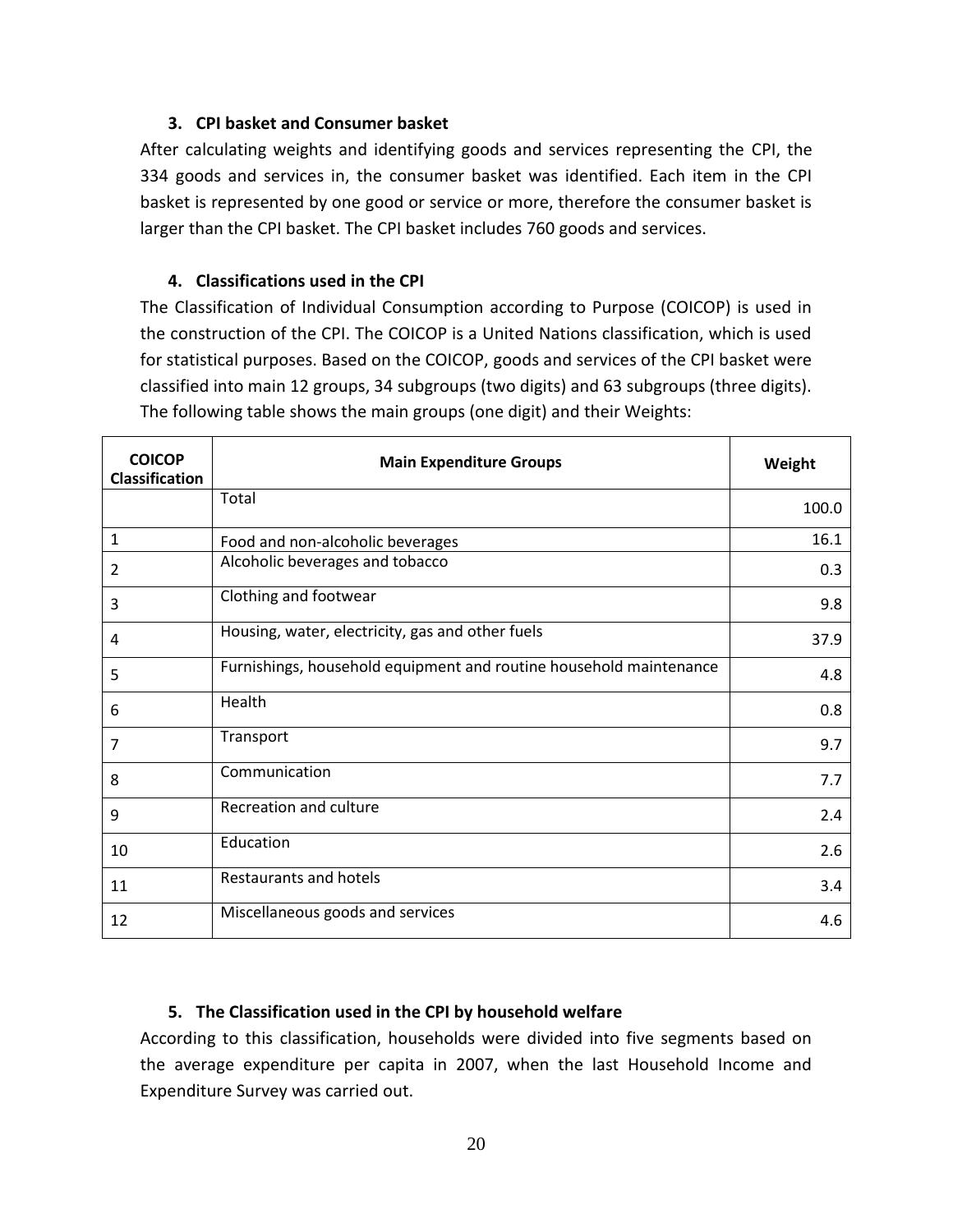The bottom welfare quintile represented the segment with the lowest income, while top welfare quintile represented the segment with the highest income.

| Welfare      | Lowest   | Highest   | Average  |
|--------------|----------|-----------|----------|
| Low          | 2,683.3  | 11,122.0  | 7,838.7  |
| Low middle   | 11,125.8 | 16,887.4  | 14,069.6 |
| Middle       | 16,896.2 | 23,716.1  | 20,260.2 |
| Upper middle | 23,732.4 | 34,606.9  | 28,685.6 |
| Top          | 34,631.6 | 422,932.4 | 52,720.3 |

#### **Average expenditure per capita**

#### **6. Classification used in the CPI by household type**

According to this classification, households were divided into three types, citizen, noncitizen and share household:

- Citizen household: is one person or more from the UAE citizens, who live permanently in the Emirate of Abu Dhabi. They should have a head, while their members might be related to each other or not and they should share accommodation and food.
- Non- citizen household; is one person or more who are non UAE citizen. The members of the non-citizen household should share accommodation and food, while they might be related or not and they should have a head. The household is considered non- citizen if the head is non-citizen and wife is non-citizen, even if the wife has citizen children from a previous marriage.
- Share household: is a group of persons (more than two) regardless of their nationalities. It should have a head and their members might be related to each other or not. The members of the share household share accommodation but they normally do not share food.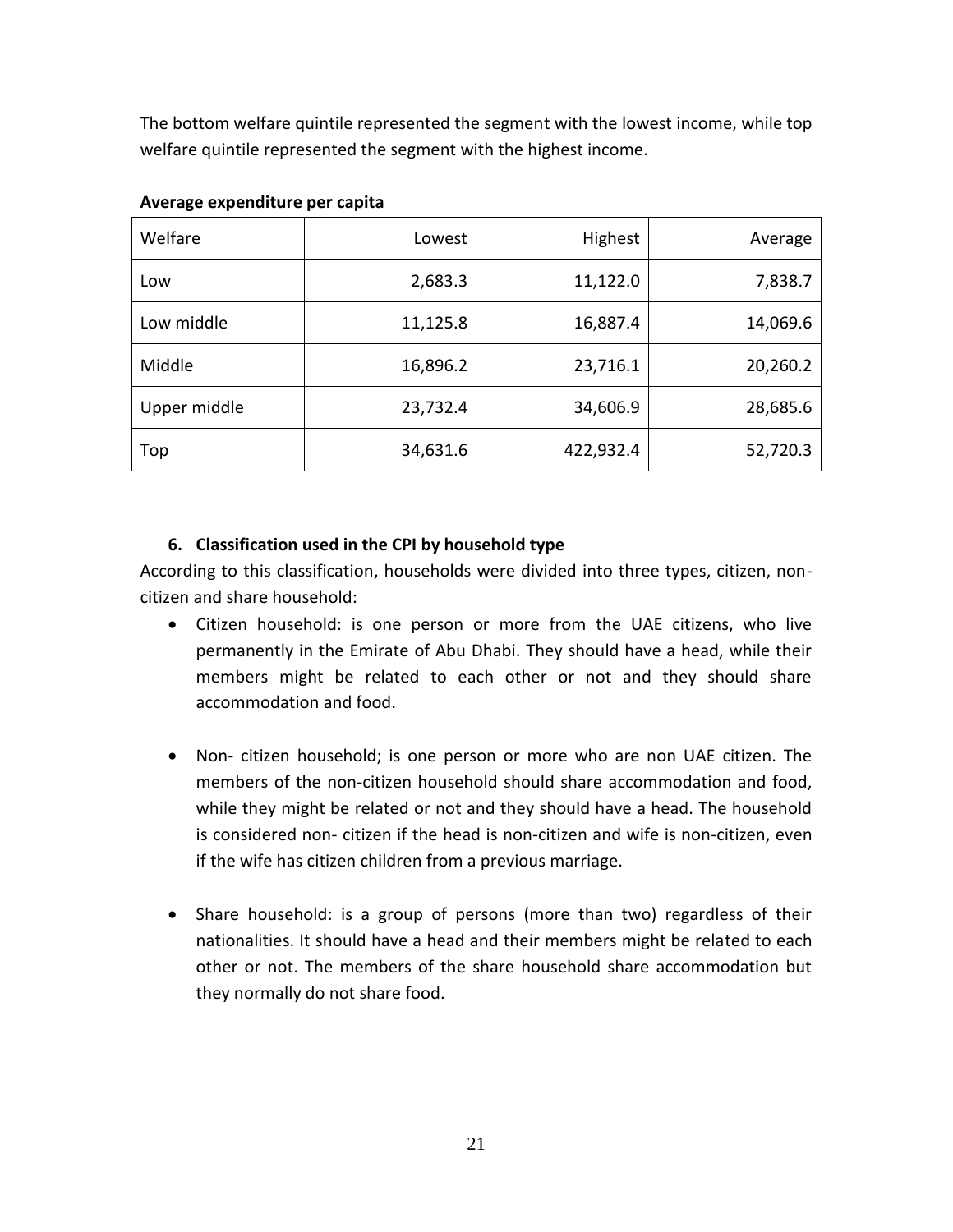#### **7. Geographical Scope**

The current geographical scope is to collect prices from the emirate of Abu Dhabi, including Abu Dhabi, Al Ain and Gharbia regions.

#### **8. Sources of Goods and Services**

Sources used for the collection of price data were determined through field visits conducted by a team from SCAD's Price Indices Section. The team updates SCAD on a regular basis if any source closes down or relocates premises. While choosing a source, it has been taken into consideration that it should represent a large segment of consumers in the Emirates of Abu Dhabi. Price data are currently collected from 180 sources.

#### **9. Collection of Price Data**

Price data collection is a crucial stage that requires lot of time and effort. The collection of price data is conducted by a group of employees who are well trained. To ensure the accuracy of the collected prices, the price of a sample of goods and services are reviewed through field visits. Each group of prices is collected differently, some is collected weekly, and others are collected monthly and quarterly.

In order to develop the price collection mechanism and cope with the latest IT trends, SCAD developed a comprehensive system that aims at calculating CPI using tablets. The system aims at:

- Implementation of all CPI stages
- Provision of electronic programs and tools required for the price data collection (field collection) and transfer of data to the tablets, in addition to receiving data and transfer to the prices database.
- Ability to examine data accuracy and integration at all stages of the system, starting from preparation of the goods and services basket till the field work and calculating the index.
- Ability to calculate the CPI for any region of the Emirate (according to the geographical scope).
- Ability to deal with special situations that may arise during data collection or CPI calculation such as disappearance of goods, resources, and changes in the goods.
- Determining goods and services basket of the base year with the relative Weights of the groups, in addition to calculating the prices of goods and services of the base year.